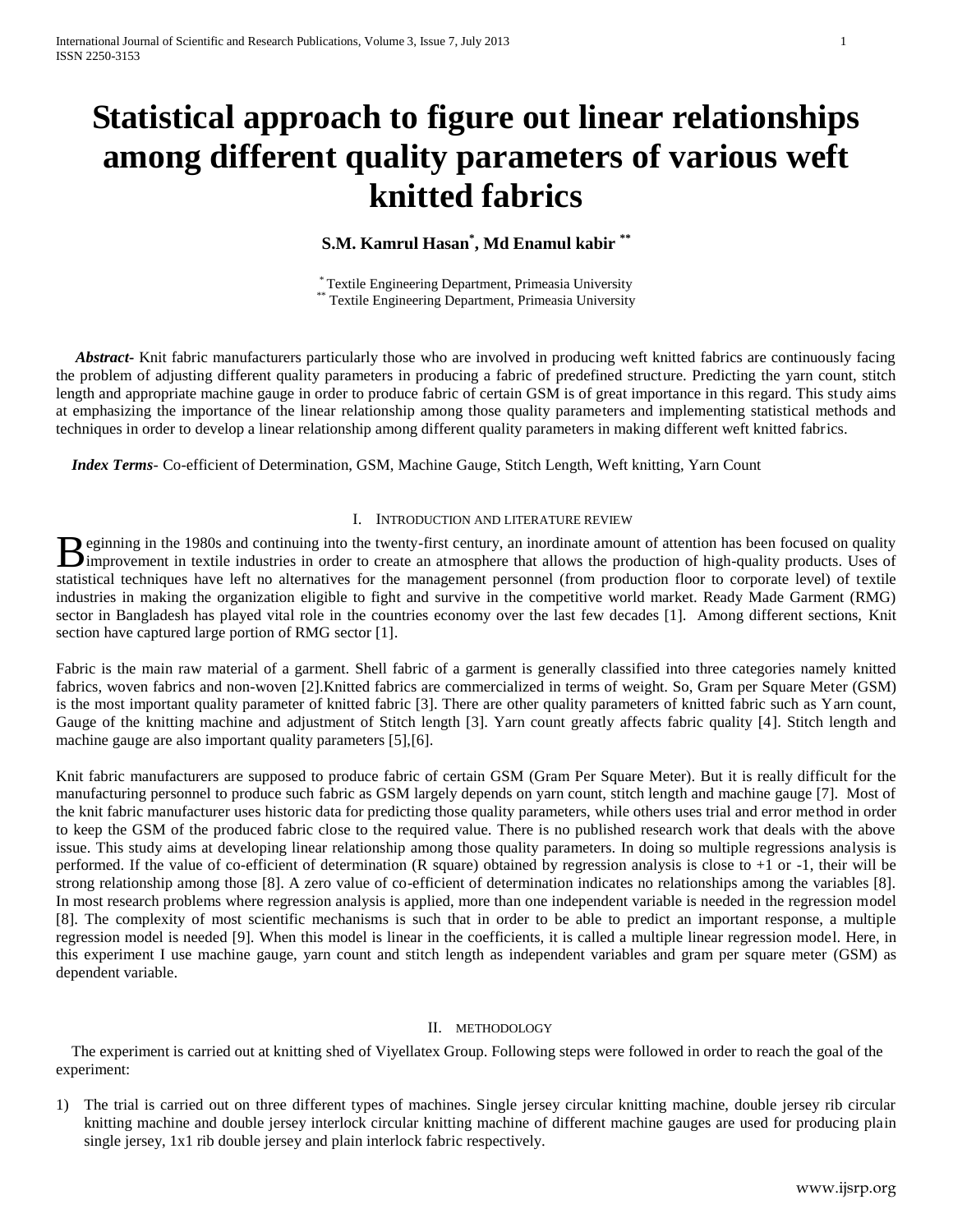- 2) Among the four primary base structures of weft knitted fabric, three structures are being studied here in this experiment namely-Plain single jersey, 1x1 rib double jersey and Plain interlock double jersey fabric (figure 1).
- 3) The grey GSM of those fabrics for different machine gauges (needle/inch), yarn counts (Ne) and stitch lengths (mm) are observed and being putted on the table I, table II and table III respectively.
- 4) Scatter diagrams are generated with the help of MS Excel for each of the three structures to identify linear relationship of each of the three quality parameters (discussed later part of the literature review section) with GSM.
- 5) In order to generate linear equation and the strength of their relationship, multiple regression analysis on MS Excel was carried out using those data achieved for each of the fabric structures separately.

# III. RESULTS AND DISCUSSION

 The scatter diagram generated from the data of table I, table II and table III clearly shows that there is a significant linear relationship of machine gauge, yarn count and stitch length on GSM for each of the three structures (figure 2), (figure 3), (figure 4). The summary output of multiple linear regression analysis generated through "Microsoft Excel" for three different fabric structures are displayed in (figure 5),(figure 6) and (figure 7) where level of Significance is 0.05 for each of the three cases. From above summery outputs of regression analysis, three values of R square for three different tables are found. The values are 0.994411916, 0.99240091 and 0.99497192 for plain single jersey, Rib double jersey and Interlock double jersey fabric respectively. These values strongly suggest that there is strong linear relationship among those quality parameters of each of the three structures. Three regression equations are developed through this analysis:

| For plain fabric,   | y = 288.4951253 - (0.493075983)*(X <sub>1</sub> ) - 5.737723241*(X <sub>2</sub> ) + 17.0290201*(X <sub>3</sub> ) |
|---------------------|------------------------------------------------------------------------------------------------------------------|
| For 1x1 Rib fabric. | y = 448.946938 - 2.7088664*(X <sub>1</sub> ) - 6.3557930*(X <sub>2</sub> ) + 0.42457136*(X <sub>3</sub> )        |
|                     | For Interlock Fabric, $y = 351.782352 - 0.1305618*(X_1) - 4.4973884*(X_2) + 11.6971251*(X_3)$                    |

Where,  $y = Gram$  per Square Meter X1=Machine Gauge X2= Yarn Count X3= Stitch Length

Again from the summery outputs, p-value of  $X_2$  variable i.e. yarn count is lowest than  $X_1$  and  $X_3$  variables. This strongly suggests that yarn count has strongest influence on fabric GSM than the other two parameters.

| GSM(Y) | $M/C$ GAUGE $(X1)$ | YARN COUNT (X2) | STITCH LENGTH (X3) |
|--------|--------------------|-----------------|--------------------|
| 226.58 | 18                 | 18              | 2.96               |
| 219.70 | 18                 | 19              | 2.89               |
| 212.82 | 18                 | 20              | 2.84               |
| 226.58 | 20                 | 18              | 2.96               |
| 212.82 | 20                 | 20              | 2.84               |
| 199.06 | 20                 | 22              | 2.76               |
| 205.94 | 22                 | 21              | 2.79               |
| 192.18 | 22                 | 23              | 2.73               |
| 178.43 | 22                 | 25              | 2.71               |
| 192.18 | 24                 | 23              | 2.73               |
| 157.79 | 24                 | 28              | 2.73               |
| 142.00 | 24                 | 32              | 2.66               |

## IV. TABLES AND FIGURES

Table I: Experiment data for Plain Single jersey fabric.

Table II: Experiment data for Fine 1x1 Rib fabric.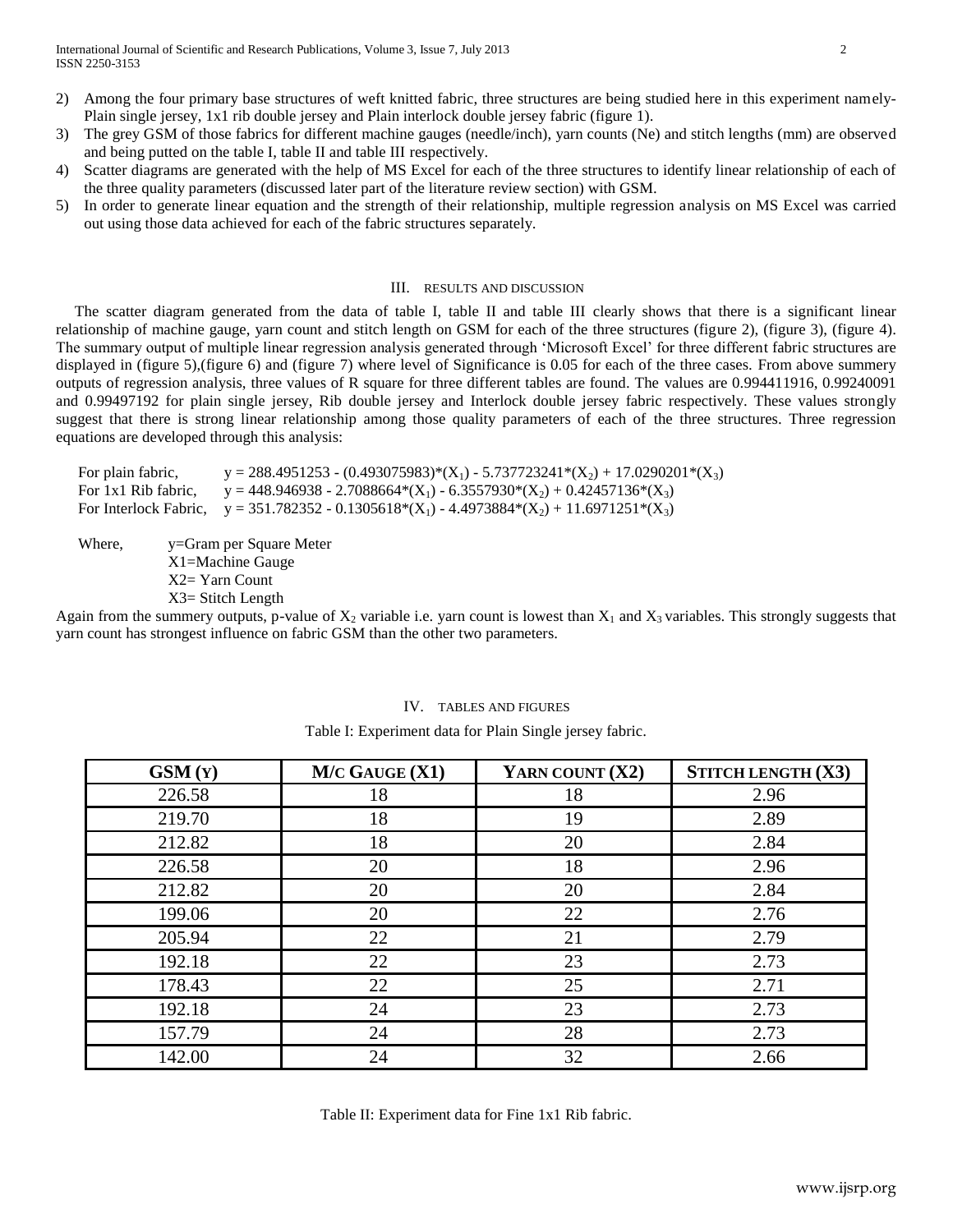International Journal of Scientific and Research Publications, Volume 3, Issue 7, July 2013 3 ISSN 2250-3153

| $\text{GSM}(Y)$ | $M/C$ GAUGE $(X1)$ | YARN COUNT (X2) | STITCH LENGTH (X3) |
|-----------------|--------------------|-----------------|--------------------|
| 270.22          | 18                 | 21              | 2.90               |
| 262.25          | 18                 | 22              | 2.85               |
| 254.28          | 18                 | 23              | 2.81               |
| 246.31          | 20                 | 24              | 2.78               |
| 230.36          | 20                 | 26              | 2.74               |
| 214.41          | 20                 | 28              | 2.74               |
| 214.41          | 22                 | 28              | 2.74               |
| 198.47          | 22                 | 30              | 2.76               |
| 182.52          | 22                 | 32              | 2.81               |
| 174.55          | 24                 | 33              | 2.85               |
| 158.60          | 24                 | 35              | 2.96               |
| 151.72          | 24                 | 38              | 2.85               |

Table III: Experiment data for Plain Interlock fabric.

| GSM(y) | $M/c$ Gauge $(X1)$ | Yarn count $(X2)$ | Stitch length (X3) |
|--------|--------------------|-------------------|--------------------|
| 295.88 | 18                 | 21                | 3.25               |
| 290.00 | 18                 | 22                | 3.10               |
| 280.00 | 18                 | 23                | 3.00               |
| 273.74 | 20                 | 24                | 2.95               |
| 264.18 | 20                 | 26                | 2.95               |
| 254.63 | 20                 | 28                | 2.85               |
| 254.63 | 22                 | 28                | 2.85               |
| 245.07 | 22                 | 30                | 2.66               |
| 235.51 | 22                 | 32                | 2.64               |
| 230.74 | 24                 | 33                | 2.45               |
| 221.18 | 24                 | 35                | 2.45               |
| 206.85 | 24                 | 38                | 2.45               |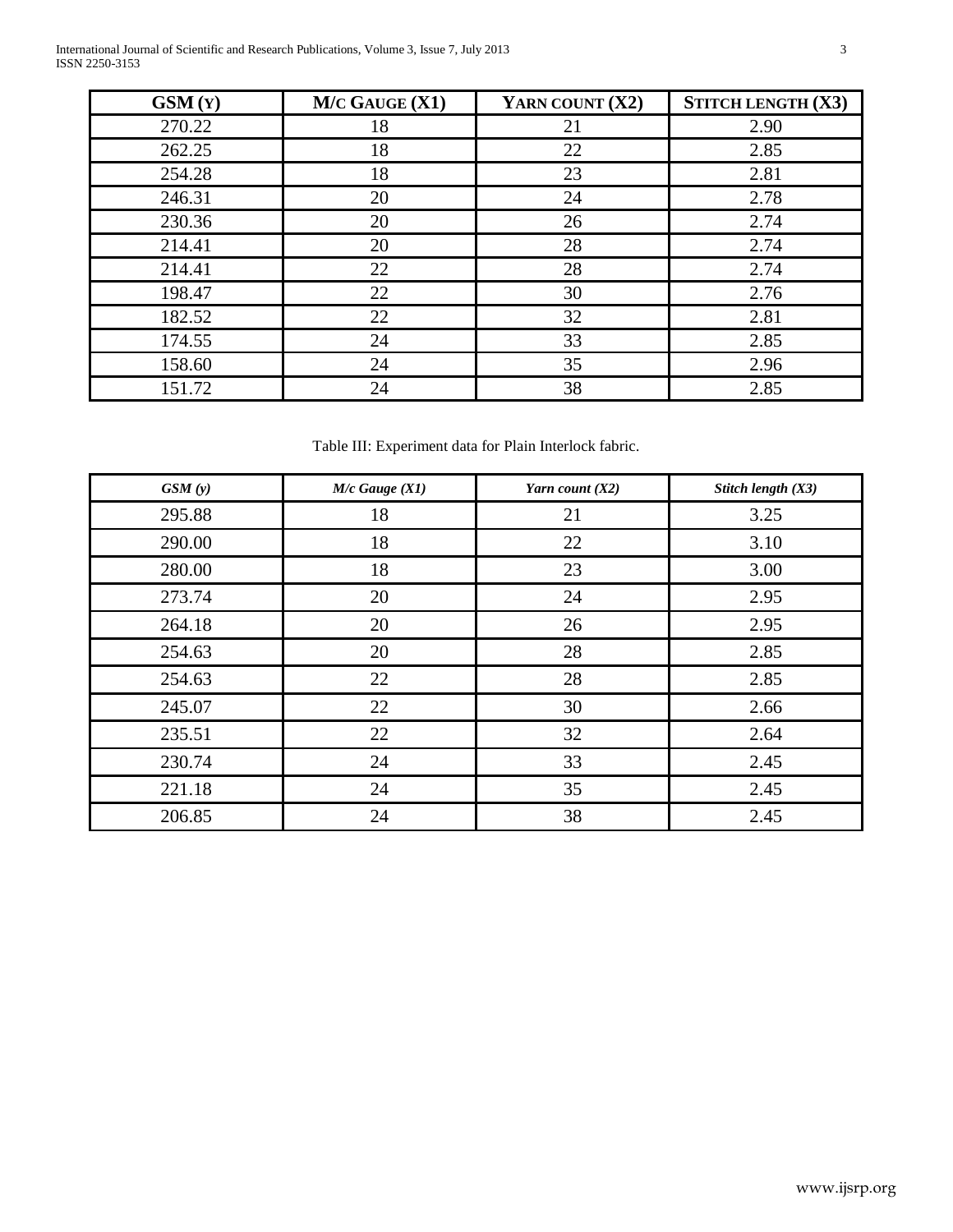

Figure 1: Shows the linear structures of three different fabric structures that are being produced in this experiment: (a) Plain structure, (b) Rib structure, (c) Interlock structure [3].



Figure 2: Scatter diagram derived from Table I shows the linear relationships of yarn count, stitch length and machine gauge with GSM individually for plain single jersey fabric



Figure 3: Scatter diagram derived from Table II shows the linear relationships of yarn count, stitch length and machine gauge with GSM individually for fine 1x1 rib fabric.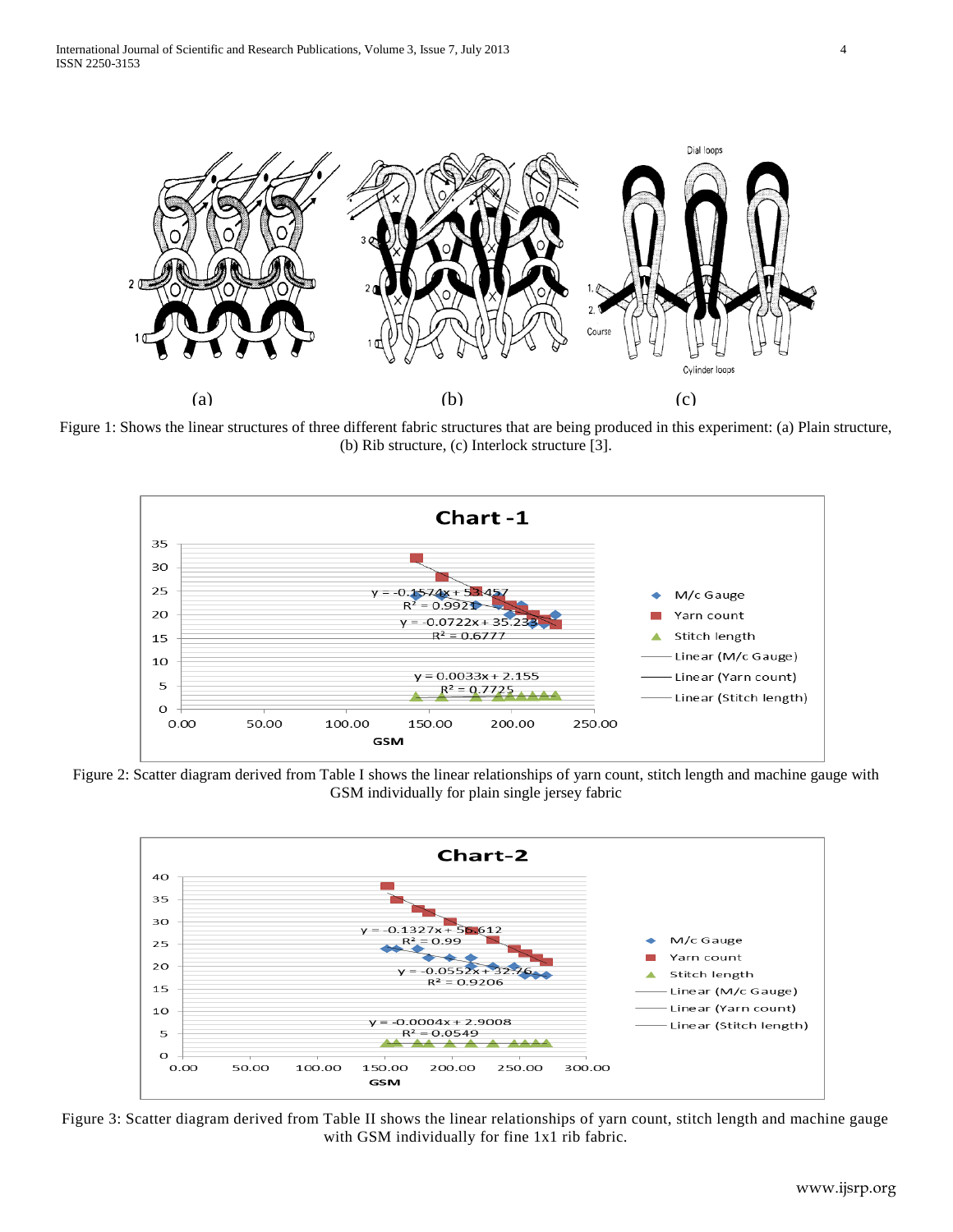

Figure 4: Scatter diagram derived from Table III shows the linear relationships of yarn count, stitch length and machine gauge with GSM individually for plain interlock fabric.

| <b>SUMMARY OUTPUT OF</b><br><b>TABLE-I</b> |              |                          |           |                  |                                |              |                |                |  |
|--------------------------------------------|--------------|--------------------------|-----------|------------------|--------------------------------|--------------|----------------|----------------|--|
|                                            |              |                          |           |                  |                                |              |                |                |  |
| <b>Regression Statistics</b>               |              |                          |           |                  |                                |              |                |                |  |
| Multiple R                                 | 0.997202044  |                          |           |                  |                                |              |                |                |  |
| R Square                                   | 0.994411916  |                          |           |                  |                                |              |                |                |  |
| Adjusted R<br>Square                       | 0.992316385  |                          |           |                  |                                |              |                |                |  |
| Standard<br>Error                          | 2.334679254  |                          |           |                  |                                |              |                |                |  |
| <b>Observations</b>                        | 12           |                          |           |                  |                                |              |                |                |  |
| <b>ANOVA</b>                               |              |                          |           |                  |                                |              |                |                |  |
|                                            | df           | SS                       | MS        | $\boldsymbol{F}$ | Significance<br>$\overline{F}$ |              |                |                |  |
| Regression                                 | 3            | 7759.75213               | 2586.58   | 474.5393         | 2.4E-09                        |              |                |                |  |
| Residual                                   | 8            | 43.6058178               | 5.45073   |                  |                                |              |                |                |  |
| Total                                      | 11           | 7803.35795               |           |                  |                                |              |                |                |  |
|                                            | Coefficients | <b>Standard</b><br>Error | t Stat    | $P-value$        | Lower 95%                      | Upper<br>95% | Lower<br>95.0% | Upper<br>95.0% |  |
| Intercept                                  | 288.4951253  | 51.1605361               | 5.63902   | 0.000488         | 170.519                        | 406.472      | 170.5187       | 406.4715       |  |
| X Variable 1                               | 0.493075983  | 0.54134864               | $-0.9108$ | 0.389005         | $-1.7414$                      | 0.75528      | $-1.74143$     | 0.755276       |  |
| X Variable 2                               | 5.737723241  | 0.35636588               | $-16.101$ | 2.22E-07         | $-6.5595$                      | $-4.9159$    | $-6.5595$      | $-4.91594$     |  |
| X Variable 3                               | 17.0290201   | 14.9570224               | 1.13853   | 0.287843         | $-17.462$                      | 51.52        | $-17.4619$     | 51.51998       |  |

Figure 5: Summary output of multiple regression analysis for Table I show the intercept and regression coefficients of yarn count, stitch length and machine gauge for plain single jersey fabric.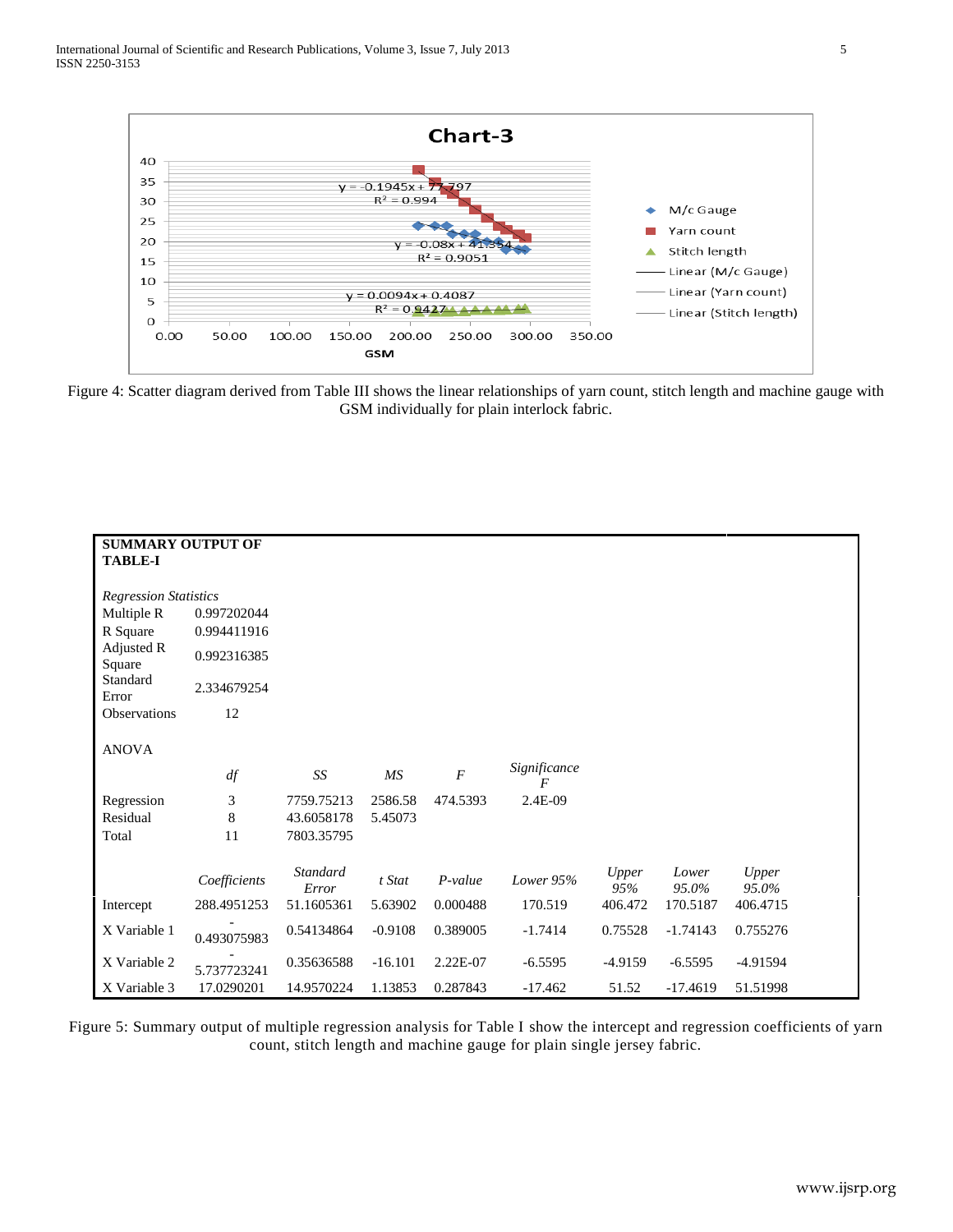| <b>SUMMARY OUTPUT</b><br><b>OF TABLE-2</b> |              |                          |              |                  |                   |              |                |                |  |
|--------------------------------------------|--------------|--------------------------|--------------|------------------|-------------------|--------------|----------------|----------------|--|
| <b>Regression Statistics</b>               |              |                          |              |                  |                   |              |                |                |  |
| Multiple R                                 | 0.99619321   |                          |              |                  |                   |              |                |                |  |
| R Square                                   | 0.99240091   |                          |              |                  |                   |              |                |                |  |
| Adjusted R<br>Square                       | 0.98955125   |                          |              |                  |                   |              |                |                |  |
| Standard                                   | 4.15236601   |                          |              |                  |                   |              |                |                |  |
| Error<br><b>Observations</b>               | 12           |                          |              |                  |                   |              |                |                |  |
|                                            |              |                          |              |                  |                   |              |                |                |  |
| <b>ANOVA</b>                               |              |                          |              |                  |                   |              |                |                |  |
|                                            | df           | SS                       | MS           | $\boldsymbol{F}$ | Significance<br>F |              |                |                |  |
| Regression                                 | 3            | 18013.8644               | 6004.62147   | 348.25261        | 8.1813E-09        |              |                |                |  |
| Residual                                   | 8            | 137.9371482              | 17.2421435   |                  |                   |              |                |                |  |
| Total                                      | 11           | 18151.80155              |              |                  |                   |              |                |                |  |
|                                            |              |                          |              |                  |                   |              |                |                |  |
|                                            | Coefficients | <b>Standard</b><br>Error | t Stat       | $P-value$        | Lower $95%$       | Upper<br>95% | Lower<br>95.0% | Upper<br>95.0% |  |
| Intercept                                  | 448.946938   | 54.30142171              | 8.26768294   | 3.443E-05        | 323.727635        | 574.1662     | 323.72763      | 574.166241     |  |
| X Variable 1                               | $-2.7088664$ | 1.696818547              | $-1.5964385$ | 0.1490577        | $-6.6217371$      | 1.204004     | $-6.621737$    | 1.2040041      |  |
| X Variable 2                               | $-6.3557930$ | 0.736176128              | $-8.6335223$ | 2.513E-05        | $-8.0534182$      | $-4.65817$   | $-8.053418$    | -4.6581678     |  |
| X Variable 3                               | 0.42457136   | 18.60705924              | 0.02281776   | 0.9823545        | -42.483384        | 43.33253     | -42.48338      | 43.3325269     |  |

Figure 6: Summary output of multiple regression analysis for Table II show the intercept and regression coefficients of yarn count, stitch length and machine gauge for Fine 1x1 Rib fabric.

| <b>SUMMARY OUTPUT OF</b><br>TABLE-3 |              |                   |           |                |                   |              |                |                |
|-------------------------------------|--------------|-------------------|-----------|----------------|-------------------|--------------|----------------|----------------|
| <b>Regression Statistics</b>        |              |                   |           |                |                   |              |                |                |
|                                     |              |                   |           |                |                   |              |                |                |
| Multiple R                          | 0.99748279   |                   |           |                |                   |              |                |                |
| R Square                            | 0.99497192   |                   |           |                |                   |              |                |                |
| Adjusted R<br>Square                | 0.99308639   |                   |           |                |                   |              |                |                |
| <b>Standard Error</b>               | 2.30886106   |                   |           |                |                   |              |                |                |
| Observations                        | 12           |                   |           |                |                   |              |                |                |
|                                     |              |                   |           |                |                   |              |                |                |
| <b>ANOVA</b>                        |              |                   |           |                |                   |              |                |                |
|                                     | df           | SS                | MS        | $\overline{F}$ | Significance<br>F |              |                |                |
| Regression                          | 3            | 8439.064          | 2813.02   | 527.68827      | 1.5698E-09        |              |                |                |
| Residual                            | 8            | 42.64672          | 5.33084   |                |                   |              |                |                |
| Total                               | 11           | 8481.711          |           |                |                   |              |                |                |
|                                     |              |                   |           |                |                   |              |                |                |
|                                     | Coefficients | Standard<br>Error | t Stat    | $P-value$      | Lower $95%$       | Upper<br>95% | Lower<br>95.0% | Upper<br>95.0% |
| Intercept                           | 351.782352   | 53.00202          | 6.63715   | 0.000163       | 229.559468        | 474.0052     | 229.5595       | 474.0052       |
| X Variable 1                        | $-0.1305618$ | 1.073754          | $-0.1215$ | 0.9062195      | $-2.6066429$      | 2.345519     | $-2.60664$     | 2.345519       |
| X Variable 2                        | -4.4973884   | 0.526584          | $-8.5406$ | 2.719E-05      | $-5.7116924$      | $-3.28308$   | $-5.71169$     | $-3.28308$     |
|                                     |              |                   |           |                |                   |              |                |                |
| X Variable 3                        | 11.6971251   | 11.37081          | 1.0287    | 0.3337169      | $-14.524007$      | 37.91826     | $-14.5240$     | 37.91826       |

Figure 7: Summary output of multiple regression analysis for Table III show the intercept and regression coefficients of yarn count, stitch length and machine gauge for Plain Interlock fabric.